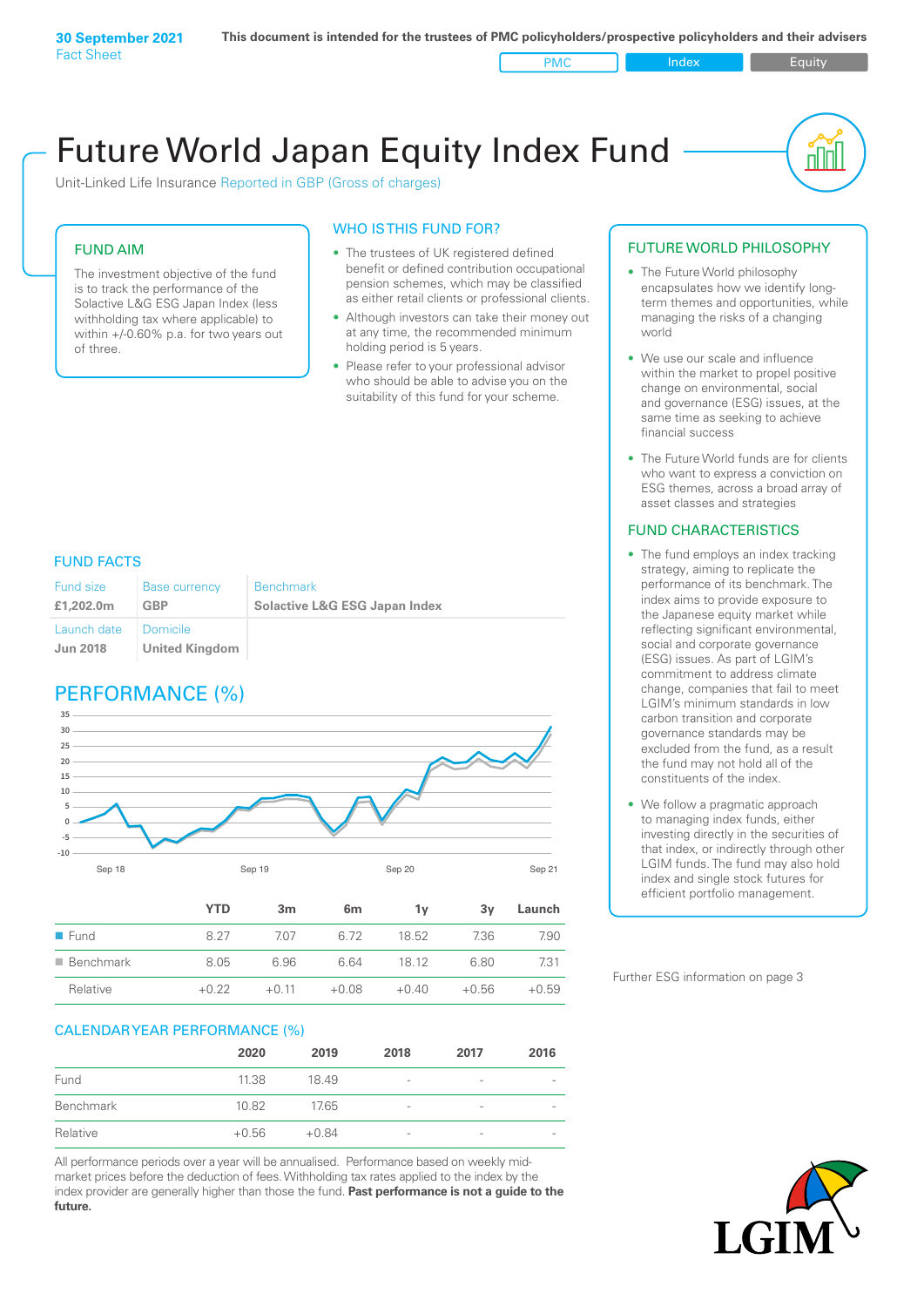# PORTFOLIO BREAKDOWN

All data source LGIM unless otherwise stated. Totals may not sum due to rounding. In order to minimise transaction costs, the Fund will not always own all the assets that constitute the index and on occasion it will own assets that are not in the index. The number of fund holdings can differ from the index due to corporate events and proxy holdings.



#### SECTOR (%)

| Consumer Cyclical           | 242  |
|-----------------------------|------|
| Consumer Non-cyclical       | 22.1 |
| $\blacksquare$ Industrials  | 19.4 |
| ■ Communications & Tech     | 15.6 |
| <b>Banks (Equity)</b>       | 5.1  |
| $\blacksquare$ Property     | 4.3  |
| Insurance (Equity)          | 3.3  |
| Commodities                 | 3.2  |
| Financial Services (Equity) | 2.3  |
| $\Box$ Other                | 0.5  |
|                             |      |

#### COUNTRY (%)

Japan 100.0

MARKET CAPITALISATION (%) TOP 10 HOLDINGS (%)

| $\blacksquare$ Large | 80.5 |
|----------------------|------|
| $\blacksquare$ Mid   | 16.7 |
| $\blacksquare$ Small | 2.8  |

■ Top 10 holdings 28.1% ■ Rest of portfolio 71.9% No. of holdings in fund 316 No. of holdings in index 338

| <b>Toyota Motor Corp</b>       | 54  |
|--------------------------------|-----|
| Sony Group Corp                | 49  |
| Recruit Holdings Co Ltd        | 37  |
| <b>Tokyo Electron Ltd</b>      | 2.3 |
| Softbank Group Corp            | 21  |
| Takeda Pharmaceutical Co Ltd   | 21  |
| Mitsubishi UFJ Financial Group | 20  |
| Keyence Corp                   | 20  |
| Nidec Corp                     | 19  |
| Daiichi Sankyo Co Ltd          | 18  |
|                                |     |



The Index Fund Management team comprises 25 fund managers, supported by two analysts. Management oversight is provided by the Global Head of Index Funds. The team has average industry experience of 15 years, of which seven years has been at LGIM, and is focused on achieving the equally important objectives of close tracking and maximising returns.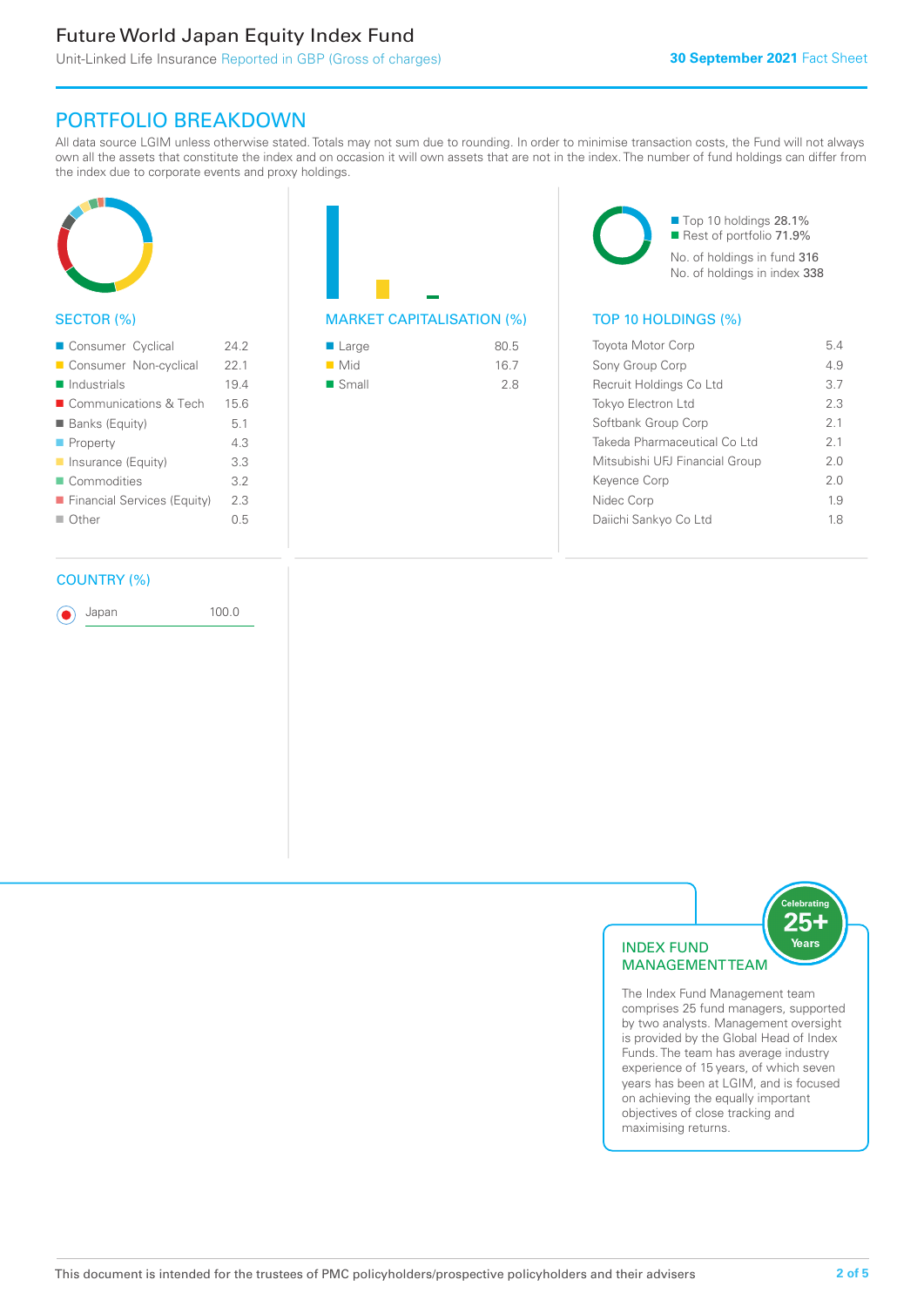**42**

ESG score of index

Unit-Linked Life Insurance Reported in GBP (Gross of charges)

# ESG COMMITMENT

From diesel emissions to oil spills, there have been many tangible examples in recent years of how failures in the way companies are run can have a harmful impact on the environment, society and investor returns. We believe responsible investing can mitigate the risk of such outcomes and has the potential to improve returns through the integration of environmental, social and governance (ESG) considerations, active ownership and longterm thematic analysis.

#### ESG SCORE

We score companies based on environmental, social and governance factors. We use these scores to design ESG-aware tilted indices which invest more in those companies with higher scores and less in those which score lower, while retaining the investment profile of a mainstream index. The ESG Score is aligned to our engagement and voting activities. As a result, this portfolio has an aggregate ESG Score of **48** versus a mainstream index of **42.**

In the fund, we invested more in **108 companies with higher scores** and less in **235 companies with lower scores.**

#### ENVIRONMENTAL PERFORMANCE

**/100 /100**

Carbon dioxide (CO2) is the most significant contributor to greenhouse gas emissions which are driving climate change. Compared to a fund tracking the unadjusted benchmark, the fund will have a different exposure to current and future sources of carbon dioxide emissions.



**48**

ESG score of fund

**98%** Lower carbon reserves intensity than the unadjusted benchmark

#### CARBON RESERVES INTENSITY

Carbon reserves are fossil fuels (coal, oil and gas) which, if burnt, will become the carbon emissions of the future. To meet global climate change targets, the unabated use of fossil fuels is expected to decline over time.

The figures below are a measure of the size of carbon reserves held by the fund's underlying companies.

```
22
Fund
         959
```
Benchmark

Tonnes of CO<sub>2</sub>e<sup>i</sup> per \$1 million **of enterprise value including cash (EVIC)**

The fund has **98%** lower carbon reserves intensityii compared to a fund tracking the unadjusted benchmark.

The difference in carbon reserves intensity means that for every \$1 million invested in the fund, the exposure to carbon reserves through the underlying companies is reduced by an amount equivalent to **937 tonnes of CO<sub>2</sub>e** compared to having invested in the unadjusted benchmark.



**60%** Lower carbon footprint than the unadjusted benchmark

CARBON FOOTPRINT

Following the global Paris Agreement on climate change, companies in all sectors are expected to reduce their emissions to prepare and adapt for a low-carbon economy.



Tonnes of CO<sub>2</sub>e per \$1 million **of EVIC**

The fund has **60%** lower carbon footprint compared to a fund tracking the unadjusted benchmark. Carbon footprint describes the relationship between the carbon emissions of a company and its EVIC<sup>ii</sup>. The difference in carbon footprint means that the fund has selected companies where, for the same level of EVIC, the associated emissionsi<sup>v</sup> are lower by **45 tonnes of CO<sub>2</sub>e** compared to a fund tracking the unadjusted benchmark<sup>v</sup>.

For further information please go to www.lgim.com/esginfo  $\sigma$ 

**The proxy benchmark for this fund is Solactive L&G Japan Index.**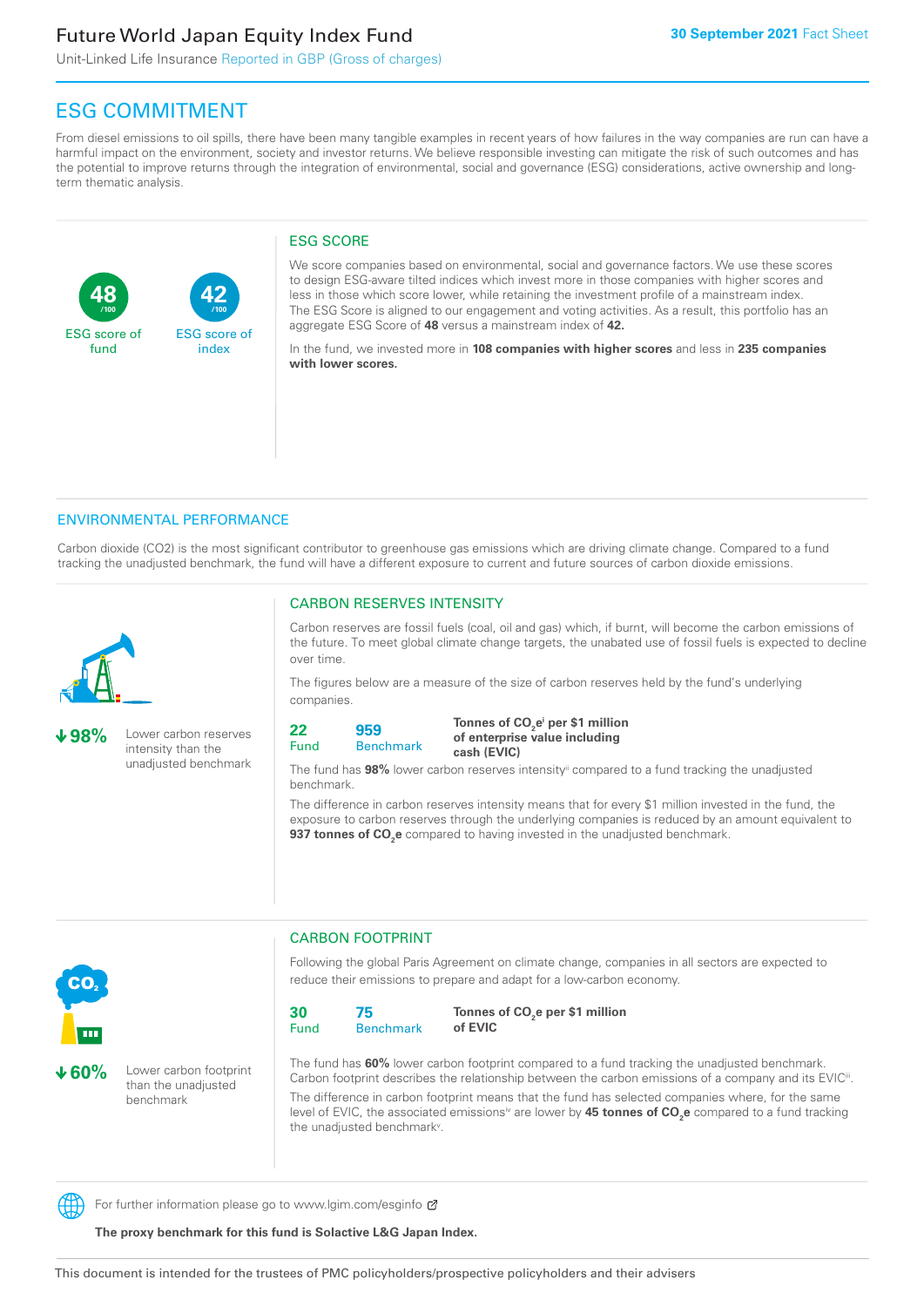Unit-Linked Life Insurance Reported in GBP (Gross of charges)

#### **NOTES**

 $^\mathrm{i}$  Carbon dioxide equivalent (CO<sub>2</sub>e) is a standard unit to compare the emissions of different greenhouse gases.

ii This metric looks at the embedded carbon in the fossil fuel reserves owned by a company, divided by a company's enterprise value (including cash), to adjust for company size. This represents a carbon reserves intensity score for a company.

iii The choice of this metric follows best practice recommendations from the **Task Force on Climate-related Financial Disclosures.**

iv Data on carbon emissions from a company's operations and purchased energy is used.

v This measure is the result of differences in the weights of companies between the index or the fund and the benchmark, and does not depend on the amount invested in the fund. It describes the relative 'carbon efficiency' of different companies in the benchmark (i.e. how much carbon was emitted per unit of sales) or in the fund, not the contribution of an individual investor in financing carbon emissions.

#### **Third Party Disclaimers and Information**

Unless otherwise indicated all data contained in this factsheet is sourced from Legal & General Investment Management Limited. Where this document contains third party data ("Third Party Data"), we cannot guarantee the accuracy, completeness or reliability of such Third Party Data and accept no responsibility or liability whatsoever in respect of such Third Party Data, or in respect of any loss or damage suffered by you, your client or any other party arising in connection with either the provision of Third Party Data or any inaccuracies, errors or omissions, regardless of cause in any Third Party Data.

Where we use third party data within this document, it is never used directly and instead it forms the basis of our own calculations; we do so under licence and with the providers' legal permission.

While all reasonable endeavours are taken to ensure the data provided is accurate, it is important to note that the data providers assume no responsibility for errors or omissions and cannot be held liable for damage arising from our use of their data within our calculations. Information is for recipients' internal use only.

Source: HSBC© HSBC 2021.

Powered by Refinitiv Information.

Powered by Sustainalytics 2021.

Source: ISS.